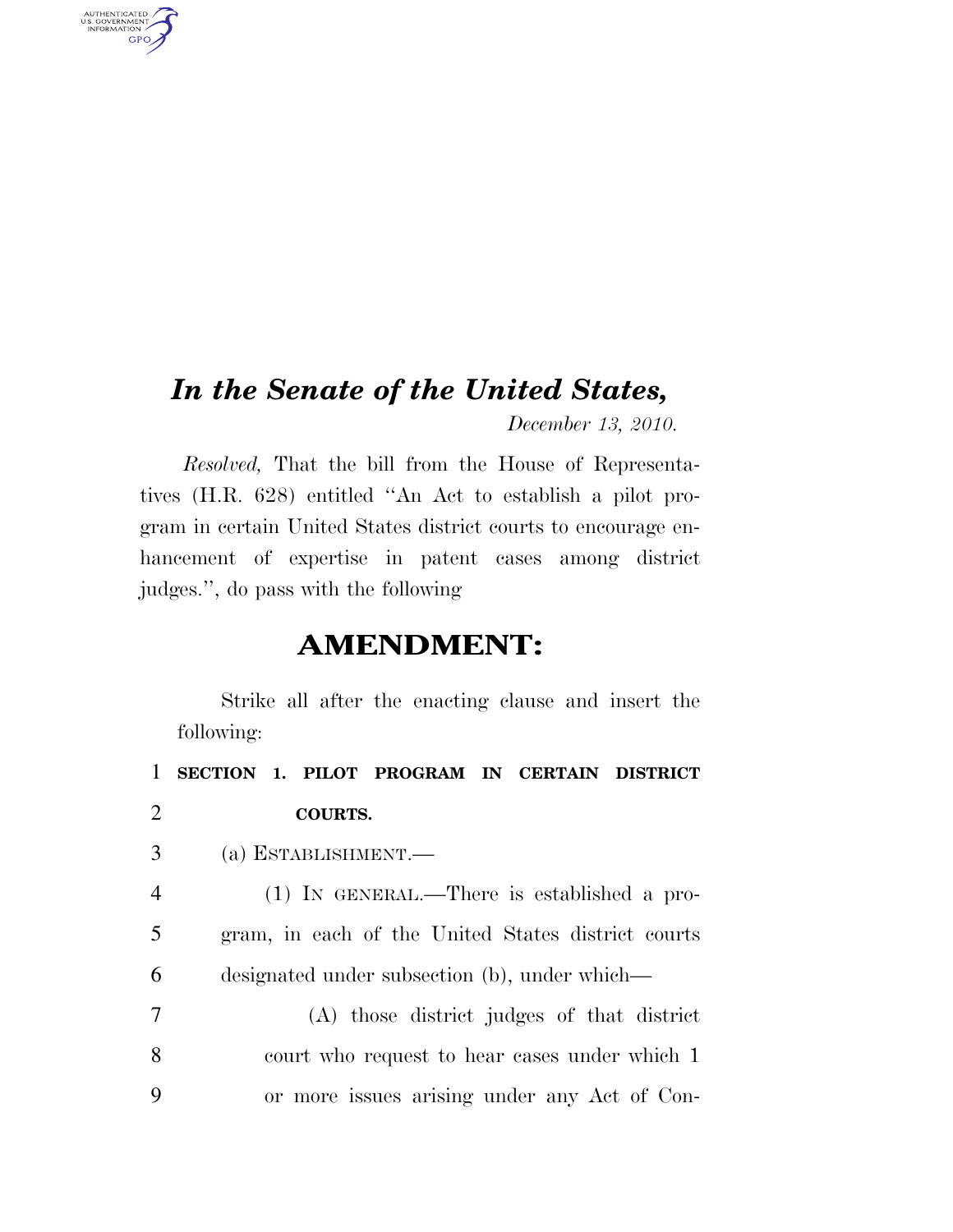| $\mathbf{1}$   | gress relating to patents or plant variety protec-       |
|----------------|----------------------------------------------------------|
| $\overline{2}$ | tion are required to be decided, are designated          |
| 3              | by the chief judge of the court to hear those            |
| $\overline{4}$ | cases;                                                   |
| 5              | (B) cases described in subparagraph (A)                  |
| 6              | are randomly assigned to the judges of the dis-          |
| 7              | trict court, regardless of whether the judges are        |
| 8              | designated under subparagraph $(A)$ ;                    |
| 9              | (C) a judge not designated under subpara-                |
| 10             | $graph(A)$ to whom a case is assigned under              |
| 11             | subparagraph (B) may decline to accept the               |
| 12             | case; and                                                |
| 13             | (D) a case declined under subparagraph                   |
| 14             | (C) is randomly reassigned to 1 of those judges          |
| 15             | of the court designated under subparagraph               |
| 16             | (A).                                                     |
| 17             | (2) SENIOR JUDGES.—Senior judges of a dis-               |
| 18             | trict court may be designated under paragraph            |
| 19             | $(1)(A)$ if at least 1 judge of the court in regular ac- |
| 20             | tive service is also so designated.                      |
| 21             | (3) RIGHT TO TRANSFER CASES PRESERVED.—                  |
| 22             | This section shall not be construed to limit the abil-   |
| 23             | ity of a judge to request the reassignment of or oth-    |
| 24             | erwise transfer a case to which the judge is assigned    |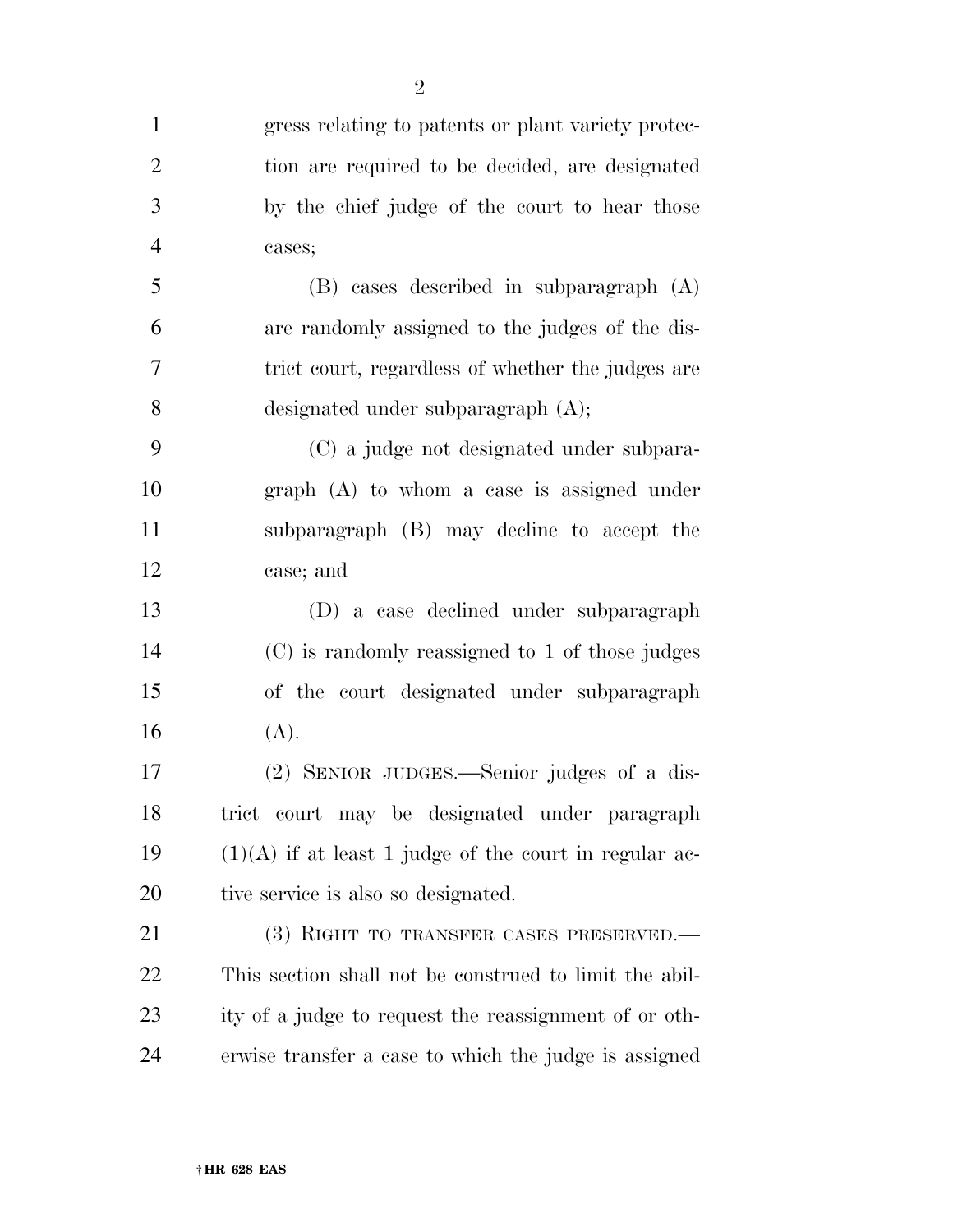under this section, in accordance with otherwise ap-plicable rules of the court.

(b) DESIGNATION.—

 (1) IN GENERAL.—Not later than 6 months after the date of the enactment of this Act, the Di- rector of the Administrative Office of the United States Courts shall designate not less than 6 United States district courts, in at least 3 different judicial circuits, in which the program established under subsection (a) will be carried out.

(2) CRITERIA FOR DESIGNATIONS.—

 (A) IN GENERAL.—The Director shall make designations under paragraph (1) from—

 (i) the 15 district courts in which the largest number of patent and plant variety protection cases were filed in the most re-cent calendar year that has ended; or

 (ii) the district courts that have adopted, or certified to the Director the in- tention to adopt, local rules for patent and **plant variety protection cases.** 

 (B) SELECTION OF COURTS.—From amongst the district courts that satisfy the cri- teria for designation under this subsection, the Director shall select—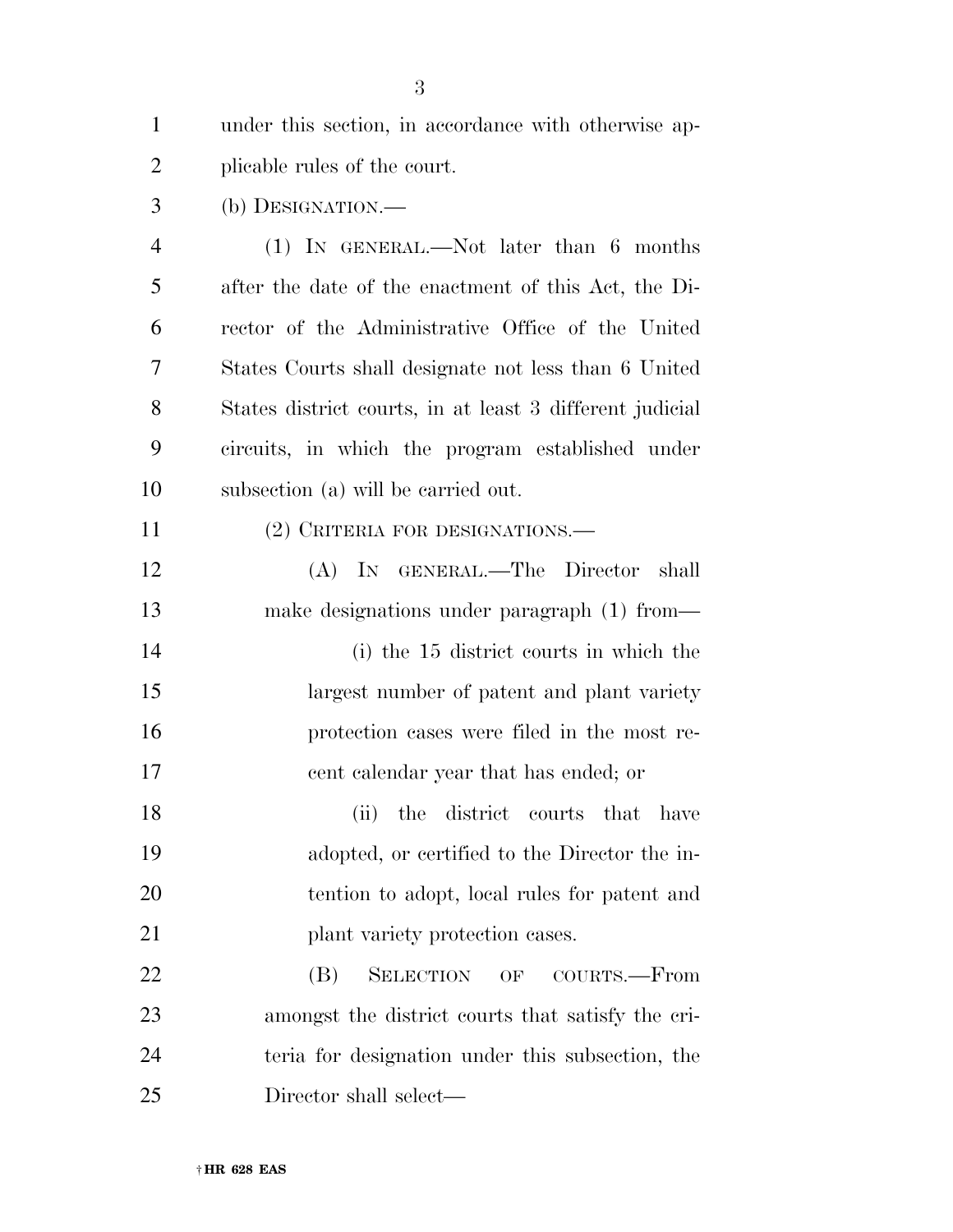| $\mathbf{1}$   | (i) 3 district courts that each have at     |
|----------------|---------------------------------------------|
| 2              | least 10 district judges authorized to be   |
| 3              | appointed by the President, whether under   |
| $\overline{4}$ | section $133(a)$ of title 28, United States |
|                |                                             |

 section 133(a) of title 28, United States Code, or on a temporary basis under any other provision of law, and at least 3 judges of the court have made the request 8 under subsection  $(a)(1)(A)$ ; and

 (ii) 3 district courts that each have fewer than 10 district judges authorized to be appointed by the President, whether under section 133(a) of title 28, United States Code, or on a temporary basis under any other provision of law, and at least 2 judges of the court have made the 16 request under subsection  $(a)(1)(A)$ .

 (c) DURATION.—The program established under sub- section (a) shall terminate 10 years after the end of the 6-month period described in subsection (b).

 (d) APPLICABILITY.—The program established under subsection (a) shall apply in a district court designated under subsection (b) only to cases commenced on or after the date of such designation.

(e) REPORTS TO CONGRESS.—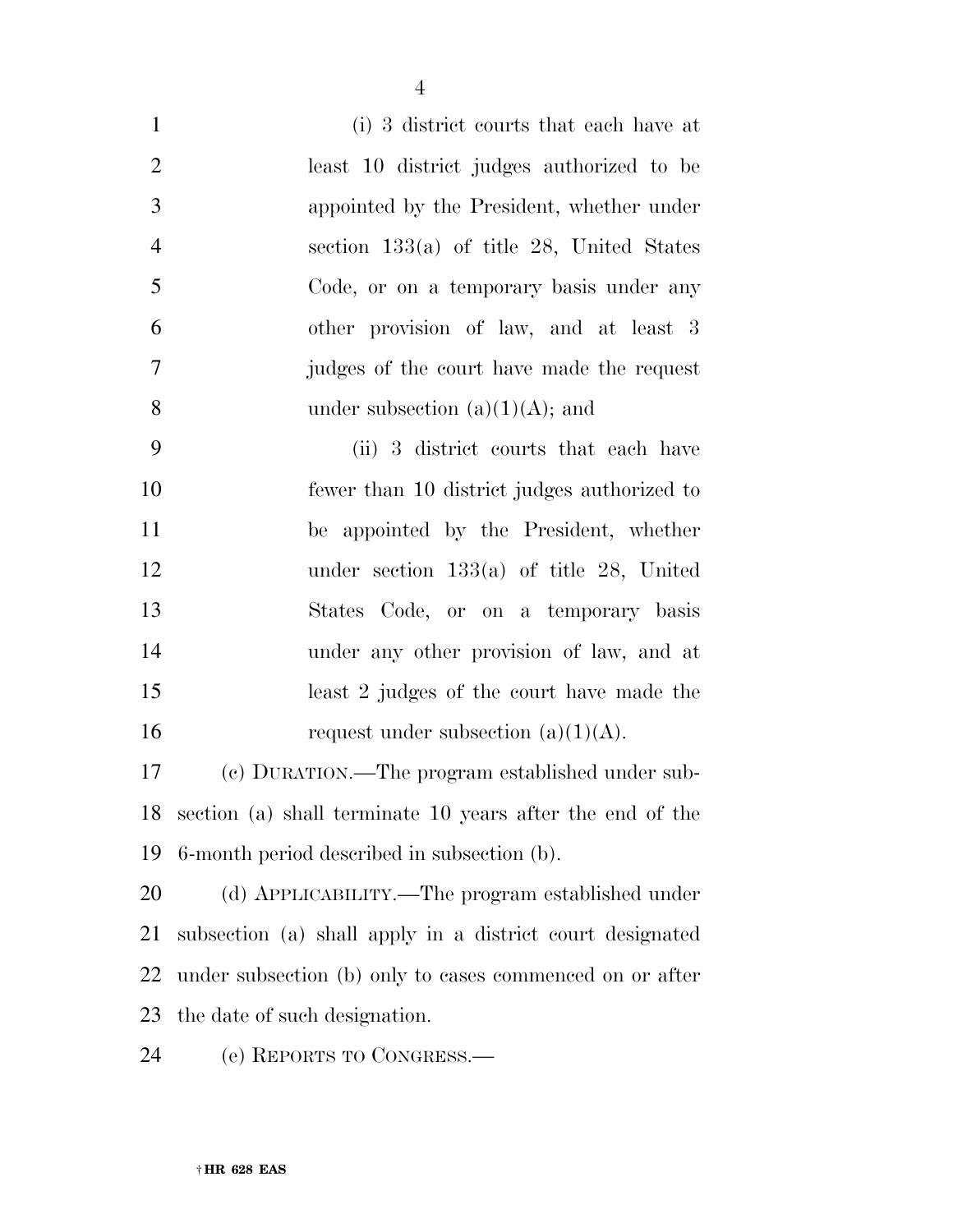(1) IN GENERAL.—At the times specified in paragraph (2), the Director of the Administrative Office of the United States Courts, in consultation with the chief judge of each of the district courts designated under subsection (b) and the Director of the Federal Judicial Center, shall submit to the Committee on the Judiciary of the House of Rep- resentatives and the Committee on the Judiciary of the Senate a report on the pilot program established under subsection (a). The report shall include—

 (A) an analysis of the extent to which the program has succeeded in developing expertise in patent and plant variety protection cases among the district judges of the district courts so designated;

 (B) an analysis of the extent to which the program has improved the efficiency of the courts involved by reason of such expertise;

 (C) with respect to patent cases handled by the judges designated pursuant to subsection (a)(1)(A) and judges not so designated, a com- parison between the 2 groups of judges with re-spect to—

 (i) the rate of reversal by the Court of Appeals for the Federal Circuit, of such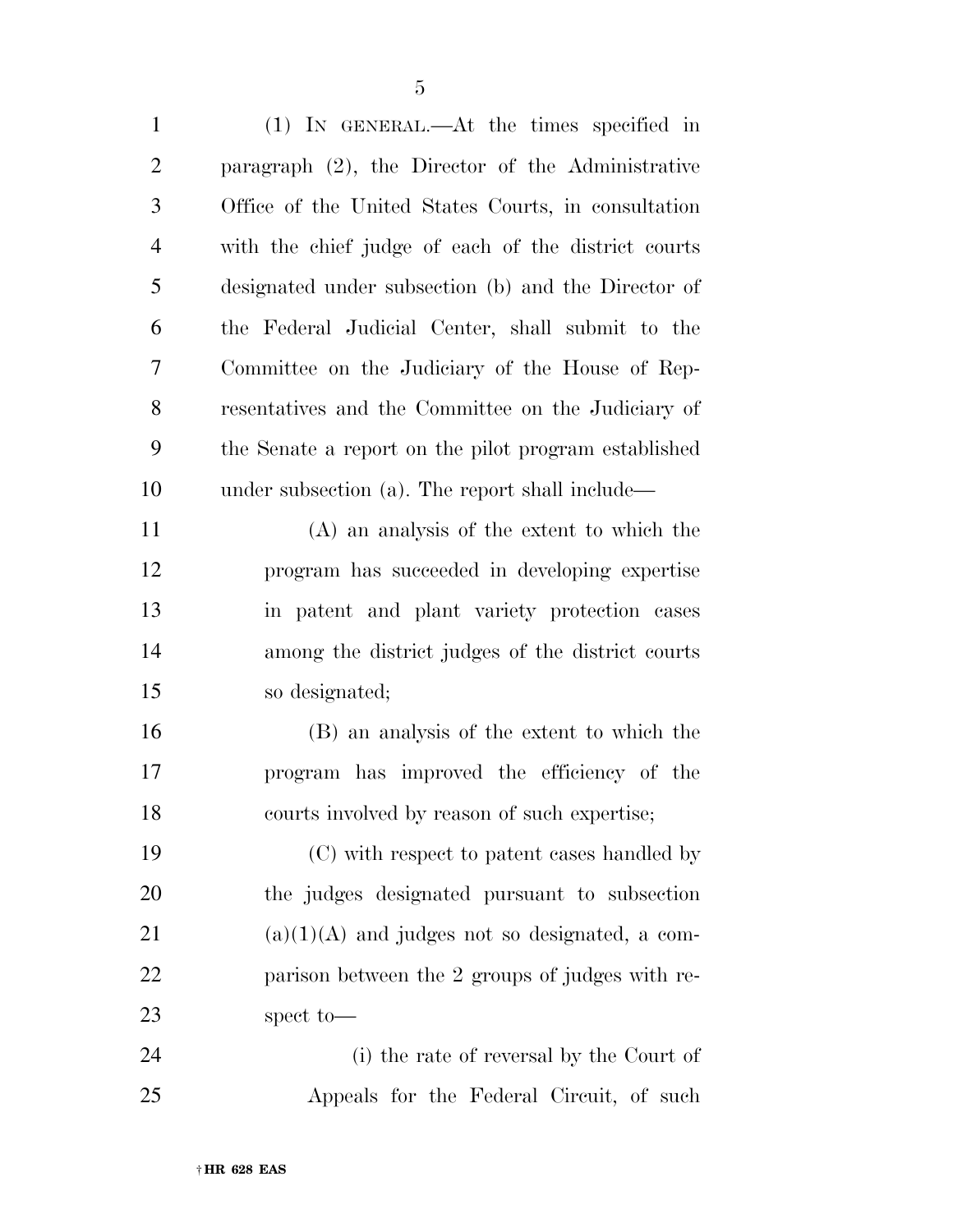| $\mathbf{1}$   | cases on the issues of claim construction           |
|----------------|-----------------------------------------------------|
| $\overline{2}$ | and substantive patent law; and                     |
| 3              | (ii) the period of time elapsed from                |
| $\overline{4}$ | the date on which a case is filed to the            |
| 5              | date on which trial begins or summary               |
| 6              | judgment is entered;                                |
| 7              | (D) a discussion of any evidence indicating         |
| 8              | that litigants select certain of the judicial dis-  |
| 9              | tricts designated under subsection (b) in an at-    |
| 10             | tempt to ensure a given outcome; and                |
| 11             | (E) an analysis of whether the pilot pro-           |
| 12             | gram should be extended to other district           |
| 13             | courts, or should be made permanent and apply       |
| 14             | to all district courts.                             |
| 15             | (2) TIMETABLE FOR REPORTS.—The times re-            |
| 16             | ferred to in paragraph $(1)$ are—                   |
| 17             | $(A)$ not later than the date that is 5 years       |
| 18             | and 3 months after the end of the 6-month pe-       |
| 19             | riod described in subsection (b); and               |
| 20             | (B) not later than 5 years after the date           |
| 21             | described in subparagraph $(A)$ .                   |
| 22             | (3) PERIODIC REPORTS.—The Director of the           |
| 23             | Administrative Office of the United States Courts,  |
| 24             | in consultation with the chief judge of each of the |
| 25             | district courts designated under subsection (b) and |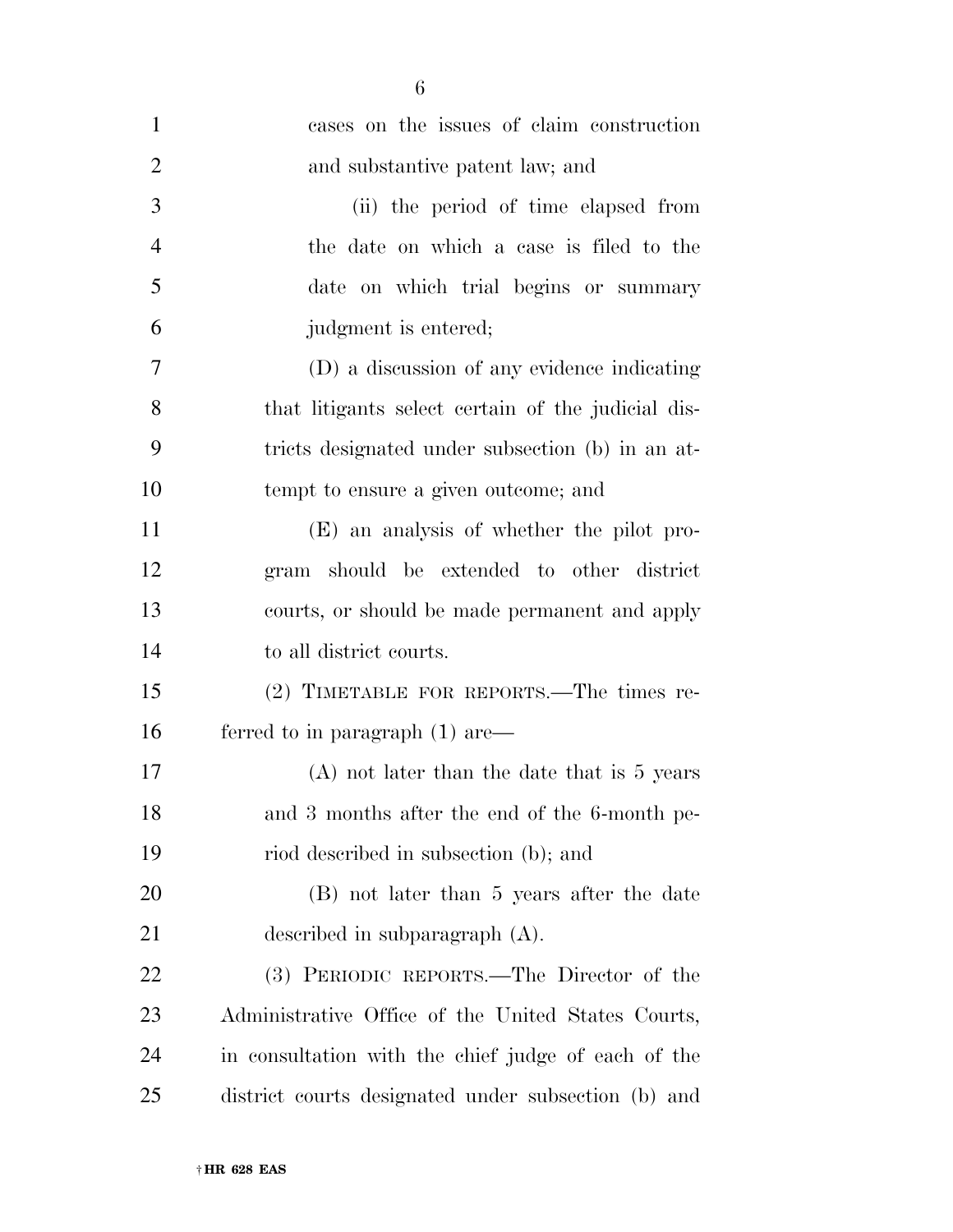the Director of the Federal Judicial Center, shall keep the committees referred to in paragraph (1) in- formed, on a periodic basis while the pilot program is in effect, with respect to the matters referred to in subparagraphs (A) through (E) of paragraph (1).

Attest:

*Secretary.*